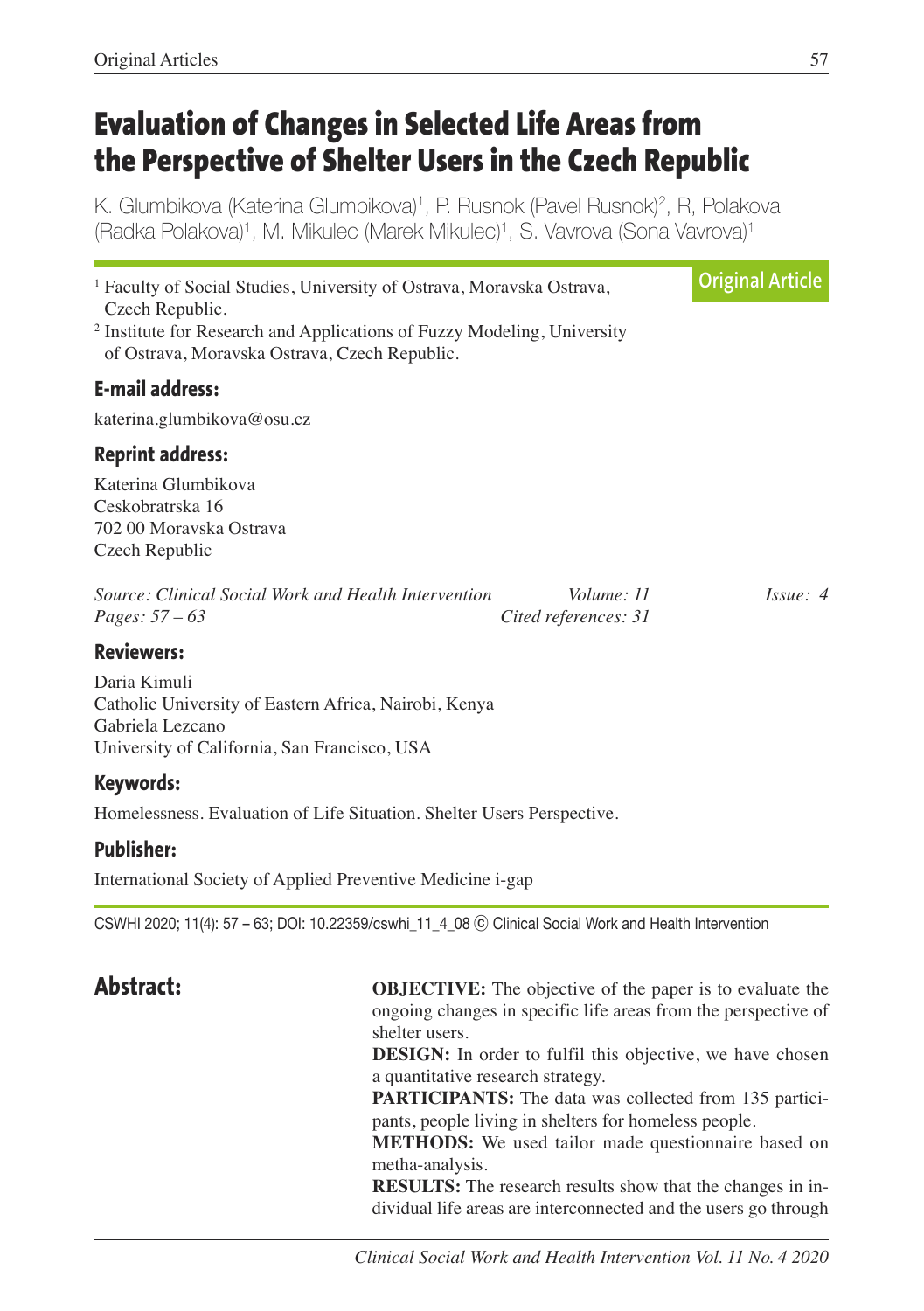positive changes in shelters as well as negative changes. An important finding was the perceived relationship between the acquisition and keeping of stable housing and self-development, self-confidence, and self-efficacy. Respondent's sex and length of stay in the shelter house were found to be important factors affecting the changes in life situations.

 **CONCLUSION:** Based on the research results, implications for social work in shelters have been determined.

## **Introduction**

The paper conceptually stems from two sets of contemporary trends in social work with homeless people. The first is the dynamics of the characteristics of the target group, and the second set is the characteristics of social work (with the given target group) in contemporary social work in the Czech Republic. In relation to the target group of homeless people, there are four tendencies both at the national (Czech Republic) and the international levels:

**a)** increase in homeless people and people in danger of becoming homeless (Feantsa, 2019; Kucharova & Janurova, 2016); **b)** constant or increasing number of homeless people who fail to be integrated into permanent housing due to the permeable system of social housing (Glumbikova, 2017; Towers, 2000); **c)** increase in the complexity of problems of homeless people (Gardner, 2006); **d)** persistent oppressive approach to homeless people (Anooshian, 2005; Glumbikova *et al.*, 2018a).

The Czech Republic currently does not have a law on social housing, only a Concept of Preventing and Tackling Homelessness Issues in the Czech Republic until 2020 (MoLSA, 2013) and the Social Housing Concept of Czech Republic 2015-2025 (MoLSA, 2015), which define the basic principles of solving the issue of homelessness. However, these documents do not hold the validity of a law and their principles are not enforceable. The above-mentioned reveals that the help to homeless people in the Czech Republic is currently primarily in the agenda of social services.

Concerning the above-mentioned, it is more important than at any other time to evaluate changes in users' life situations which occur in social work in social services and shelters. The objective of this paper is to evaluate the perceived changes in specific areas of a life situation through shelter user's perspective and based on

that, to determine the implications of social work in shelters.

#### **Areas of evaluating the life situation of people living in shelters**

There is currently no standardized tool for assessing the changes in the life situation of homeless people in the Czech Republic, so we made meta-analysis of this topic to find all relevant areas of assessment the changes in the life situation of homeless people. It included expert studies in the Czech, English, and German language (not older than 2000). The meta-analysis also included texts from the following databases: PRO-QUEST, WISO, SAGE, EBSCO, and Springer-Link. Within the meta-analysis, we looked for the key words: future, hope in homeless people, recovery, factors of changes, individual planning; and their equivalents in the Czech and German languages. The data was processed using thematic analysis. Based on a meta-analysis of expert publications related to this issue, the evaluation of a life situation and desired future of homeless people may include the following topics: acquisition and retention the housing (f. e. Groundswell, 2015; Lux & Mikeszova, 2013; Patterson & Tweed, 2009), financial literacy (f. e. Glumbikova, 2017; Shobe & Page-Adams, 2001, health (f. e. Fitzpatrick-Lewis *et al.,* 2011; Laporte *et al.,* 2010; Luo & McGrant, 2006; social sources of support (f. e. Glumbikova, 2017; Groundswell, 2015; Mayock et al., 2011; Neale & Stevenson, 2015; Shier et al., 2010; Webber & Joubert, 2015; relying on oneself and self-evaluation (f. e. Gerull & Merckens, 2012; Groundswell, 2015; Lux & Mikeszova, 2013; Shier *et al*., 2010; Weber & Joubert, 2015); meaningful spending of leisure time: work, meaningful spending of leisure time: self-development (f. e. Gerull & Merckens, 2012; Groundswell, 2015; Lens *et al*., 2009 worries about the future, and life stability (f. e. Foster &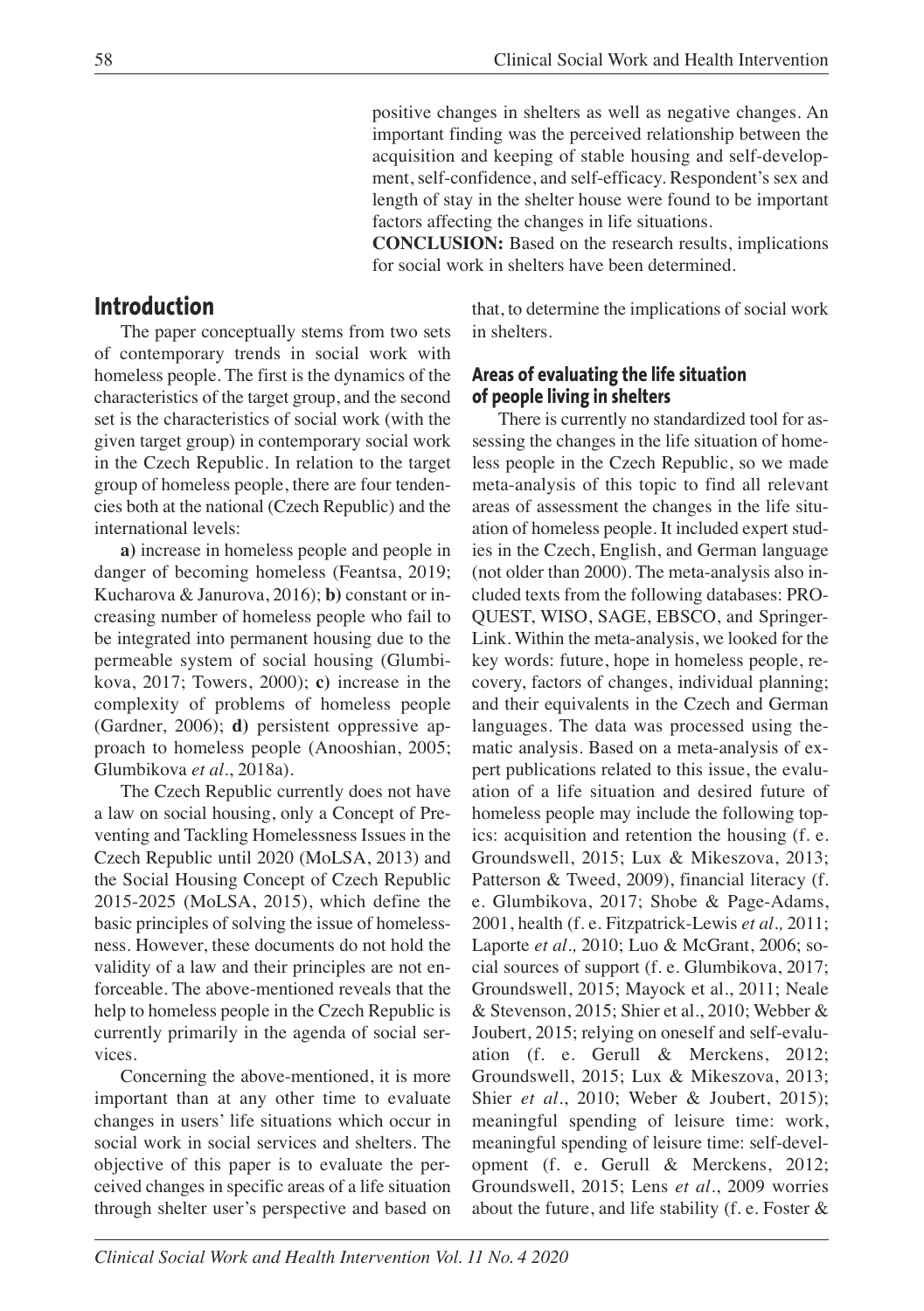Spencer, 2011; Henwood *et al*., 2015; Patterson & Tweed, 2009.

#### **Methodology**

The objective of the research was to evaluate the shift in relevant areas of life in the perspective of shelter male and female users. The selection of the participants was carried out in the form of the intentional sampling with following criteria: a) affiliation to a region (selection from all 14 regions of the Czech Republic); **b)** the target group of the shelter (men and women); **c)** voluntary participation in the research. Altogether, 135 persons participated in the research, 95 men and 40 women. The median of the length of stay in the shelter was 6 months. The maximum stated length was 61 months. Within the research, there were 61 persons who stayed in the shelter longer than the stated median (median included) (out of whom 38 men and 23 women) and 57 persons who lived in the shelter shorter than the stated median (out of whom 41 men and 16 women).

The data collection technique was a tailor made questionnaire which was constructed based on the search of expert publications processed by the meta-analysis of the expert publications mentioned above. The questionnaire was piloted with the target group  $(N=8)$  with respect to the intelligibility of the questions by the target group. The questionnaire held the nature of 10 evaluated scales: (acquisition and retention of housing; financial literacy; health; social sources of support; relying on oneself; self-evaluation; meaningful spending of leisure time: work, meaningful spending of leisure time; self-development; worries about the future, and life stability), which the users filled in with numerical data (perceived level of target acquisition in the given area in the range 1-10) at the time of entering the shelter (past) and at the moment (present). The questionnaire was administered using assisted administration, when the shelter user always filled in the questionnaire in cooperation with the researcher.

Within the research, we determined the following research objectives (RO) based on the literature review (Glumbikova *et al*., 2018a; Lux & Mikeszova, 2013):

**RO1:** Find out if the scale acquisition and retention of housing is mutually (interconnected) in other scales (evaluated areas of life situations of homeless people in shelters).

**RO2:** Find out if the sex of the respondent (man/woman) affects the closeness of the scale relationships in the questionnaire (evaluated areas of life situations of homeless people in shelters).

**RO3:** Find out if the length of the stay in the shelter (over/under the median) affects the closeness of the scale relationships in the questionnaire (evaluated areas of life situations of homeless people in shelters).

**RO4:** Find out if the sex of the respondent (man/woman) affects the percentage of the total level of positive changes (in all scales) from the past to the present.

**RO5:** Find out if the length of the stay in the shelter (over/under the median) affects the percentage of the total level of positive changes (in all scales) from the past to the present.

**RO6:** Find out if the sex of the respondent (man/woman) affects the percentage of the total level of negative changes (in all scales) from the past to the present.

**RO7:** Find out if the length of the stay in the shelter (over/under the median) affects the percentage of the total level of negative changes (in all scales) from the past to the present.

The data was analysed using the statistical software R, R Core Team (2018). For the purposes of comparing the ratios between various target groups, we used the score test (Miettinen & Nurminen, 1985) and its implementation in the R language library (Laud, 2018). For the purposes of correlations estimation, we used the Spearmen correlation coefficient and p-values were calculated by non-parametric methods.

The research implementation was grounded in the Ethical Principles of Psychologists and Code of Conduct (American Psychological Association, 2010) and observed the valid legislation of the Czech Republic.

Possible limitations of the research are reflected in the form of a non-random sampling of the research group; therefore, the achieved results cannot be generalised.

#### **Data analysis and interpretation**

The following part of the paper will present evaluation of research objectives RO1 to RO7:

**Evaluation of RO1: The data analysis results reveal that the scale acquisition and retention of housing is mutually (intercon-**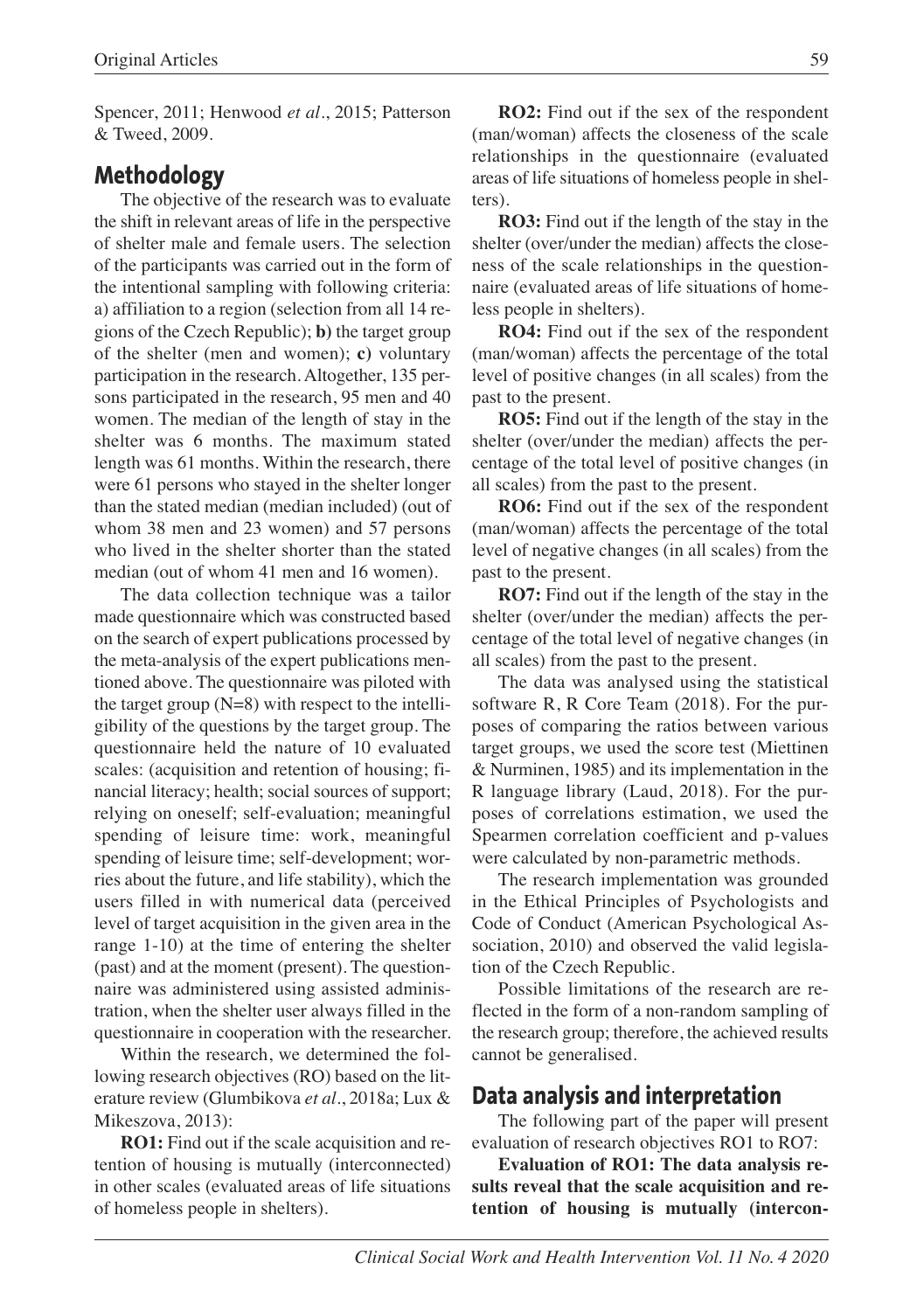#### **nected) in other scales (evaluated areas of life situations of homeless people in shelters).**

Acquisition and retention of housing correlates with the following scales: financial literacy (correlation coefficient: 0.34); meaningful spending of leisure time; self-development (0.38); selfevaluation (0.43); worries about the future (0.30). Acquisition and retention of housing is related by the homeless people in shelters with finances and worries about the future. The above-mentioned implies that self-evaluation and self-development of homeless people is a very important area affecting the acquisition and retention of housing.

**Evaluation of RO2: The correlations between scales (evaluated life areas) showed differences based on the respondents' sex.** For women, acquisition and retention of housing correlates only with the scale of self-evaluation (0.64). For men, acquisition and retention of housing correlates with scales: financial literacy (0.39); self-development (0.36); self-evaluation (0.34). Acquisition and retention of housing and self-evaluation are thus connected irrespective of the respondent's sex.

**Evaluation of RO3: The correlations between scales (evaluated life areas) showed differences based on the respondents' length of stay in the shelter.** People whose length of stay in the shelter was over the median showed the correlation of the scale of acquisition and retention of housing with: financial literacy (0.45); meaningful spending of leisure time; self-development (0.45); self-evaluation (0.51). People whose length of stay in the shelter was under the median showed the correlation only with the scales of self-development and life stability (0.43). Connection of financial literacy and acquisition and retention of housing develops in homeless people in shelters over time. Connection of acquisition and retention of housing and self-development seems to be constantly present in the life situation of homeless people living in shelters.

**Evaluation of RO4:** Positive changes from the past to the present in 3 or fewer areas were experienced by 20.7% of respondents. Positive changes in 3 or fewer areas from the past to the present was experienced by 26% of men and 75% of women. **Sex of homeless people living in shelters significantly affects the perception of positive changes. Only a quarter of women**

**perceived their life situation changed at least in more than 4 measured areas.**

Percentage of positive changes in scales with the highest overall positive percentage changes from the past to the present when **dividing respondents according to the sex** were:

financial literacy (67% of men and **82% of women**); acquisition and retention of housing (77% of men and **89% women**); worries about the future (58% of men and **82% women**);

a life stability (67% of men and **96% women**). **A stay in a shelter is thus perceived by the majority of men and women as a positive change in their housing and financial situation leading to the increase of life stability and a drop in worries about the future.**

**Evaluation of RO5:** Concerning the length of stay in a shelter, positive changes from the past to the present were experienced by 21% of respondents over the median of the length of stay in the shelter and 24% of respondents under the median. **The length of stay in a shelter does not have a significant impact on the perceived percentage of changes in the areas of the life situation of homeless people.**

**Evaluation of RO6: At least one negative change from the past to the present was experienced by 47.4% of the respondents** of which 48.4% men and 45% women. Therefore, the difference in sex is not significant concerning the experiencing negative changes from the past to the present.

**Evaluation of RO7: The difference between the people with the length of stay in shelters over the median and under the median is significant.** People living in a shelter over the median of the length of stay in a shelter experienced a negative change in 36% of cases and people living in a shelter under the median of the length of stay in a shelter experienced a negative change in 56% of cases. A long-term stay in a shelter is thus a factor with a certain predictive ability to experience negative changes in some of the life areas. Negative changes in scales with the highest overall **negative** changes from the past to the present when **dividing the respondents according to the median of the length of stay in a shelter** were: finances (8.2% of the respondents over the median and 8.8% of respondents under the median); meaningful spending of leisure time: work (5.4% of respondents over the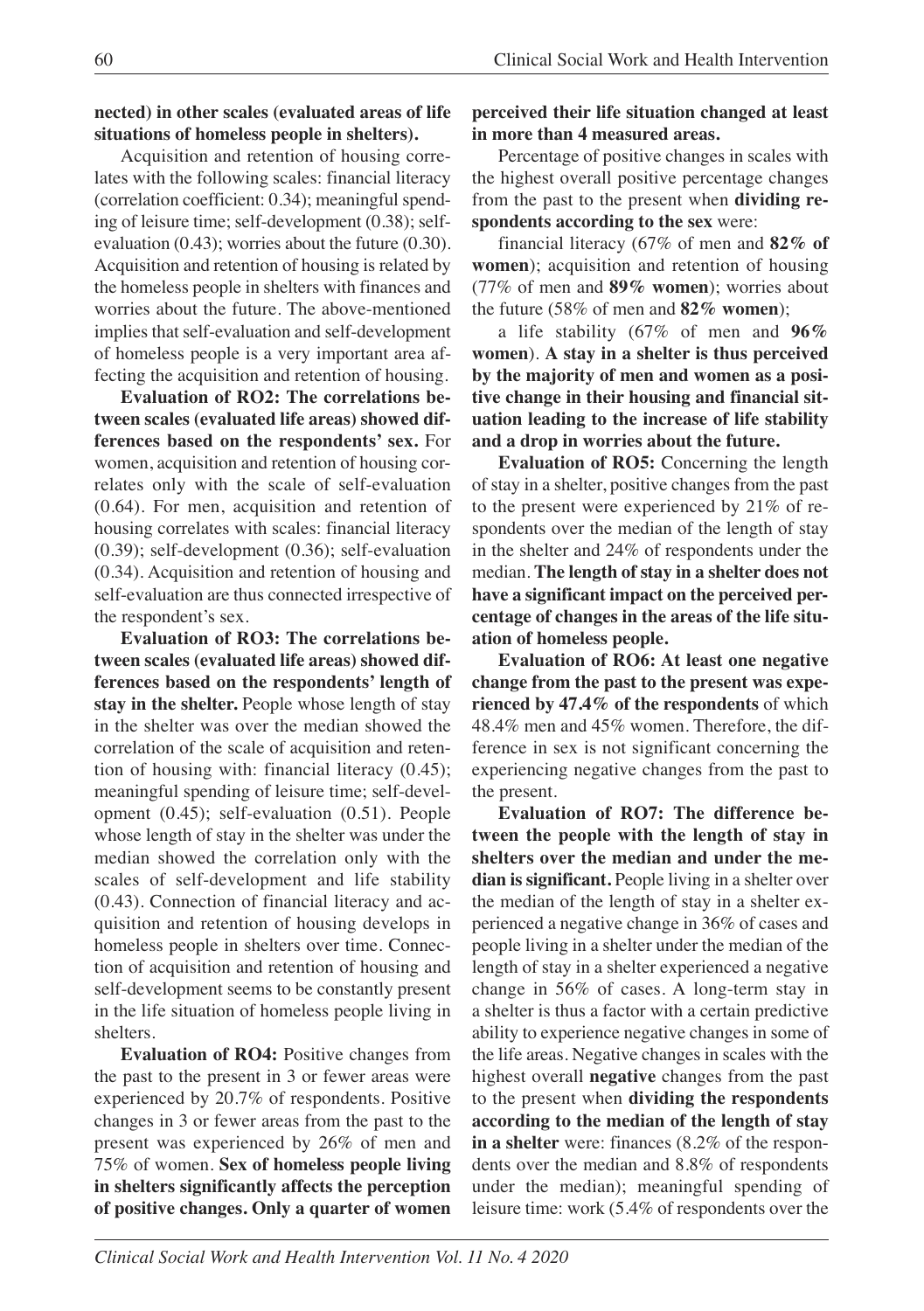median and 5.8% of respondents under the median); social sources of support (10.7% of respondents over the median and 8.9% of respondents under the median); self-evaluation (8.8% of respondents over the median and 7.6% of respondents under the median).

## **Discussion, implications, and conclusion**

The result analysis shows that individual life areas of homeless people are mutually interconnected (Groundswell, 2015; Lux & Mikeszova, 2013). An interesting finding is the fact that acquisition and retention of housing is directly connected with meaningful spending of leisure time similarly as in Gerull & Merckens (2012) or Groundswell (2015), i.e. with self-development, and self-evaluation of homeless people (similarly, Shier *et al.,* 2010; Weber & Joubert, 2015). Connection of the acquisition and retention of housing with self-evaluation is not affected by the respondent's sex, however it appeared similarly in Glumbikova *et al.* (2018a). In context of the above-mentioned, the shelters can be advised to focus more on: a) use of the recovery concept; **b)** use of the strength-based approach (see f. e. Epstein *et al*., 2000).

Another interesting factor in relation to shelters operation is that 20.7% of respondents experienced positive changes in 3 or fewer evaluated areas. There is a significant difference in users living in a shelter under the median (6 months) of length of stay (36% of respondents) and over the median of the length of stay (56% of the respondents); the length of stay in a shelter has the potential to increase the percentage of people experiencing a negative change at least in one of the evaluated area; similarly in Lux & Mikeszova (2013). Most negative changes were experienced in: worries about the future (15.6%); meaningful spending of leisure time; self-development  $(14.4\%)$ ; social sources of support  $(10\%)$ ; health (9.0%). The above-mentioned implies that shelters should be perceived as only a temporary housing in a crisis situation, not as a tool of social or housing policy leading to full-fledged reintegration (in all observed areas) of permanent housing; similarly in Lux & Mikeszova (2013).

The research results also show that sex is an important factor to achieve positive changes in individual areas of the lives of homeless people

in shelters similarly as in Glumbikova *et al.* (2018a). Positive changes form the past to the present in 3 or fewer areas were experienced by 75% women and only 26% of men. Only a quarter of women perceived that their life situation has changed in at least 4 measured areas. Apart from the above-mentioned, it seems to be necessary to apply a gender-sensitive approach in social work with people living in shelters, which will enable to consider diverse and complex situations of homeless women and men (see f. e. Mayock *et al.,* 2015; Savage, 2016). Recognition of gender in specific life areas of homeless people would help clarify how gender in shelters is reproduced and connected with gender discourses.

This paper has met its objective to evaluate perceived changes in specific life areas from the shelter users' perspective and based on this evaluation to determine the implications for social work in shelters.

# **Acknowledgements**

The paper was created within the project TJ01000359 financially supported by TA CR.

## **References:**

- 1. ANOOSHIAN L J (2005) *Violence and Aggression in the Lives of Homeless Children: A Review.* Aggression and Violent Behavior, 20 (6): 373-387.
- 2. AMERICAN PSYCHOLOGICALASSOCI-ATION (2010).*Ethical Principles of Psychologists and Code of Conduct.* Washington, DC: American Psychological Association. Retrieved from: http://www.apa.org/ethics/ code/.
- 3. EPSTEIN M H, RUDOLPH S, EPSTEIN A A (2000) *Using Strength-Based Assessment in Transition Planning.* Teaching Exceptional Children, 32 (6): 50–54.
- 4. FEANTSA (2019) *Homelessness in Europe,* Retrieved from: https://www.feantsa.org/public/user/Resources/magazine/2019/Spring/H omeless\_in\_Europe\_magazine\_-\_Spring\_ 2019.pdf
- 5. FITZPATRICK-LEWIS D, GANANN R, KRISHNARATNE S, CILISKA D, KOU-JOUMDIJAN F, HWANG S W (2011) *Effectiveness of Interventions to Improve the Health and Housing Status of Homeless Peo-*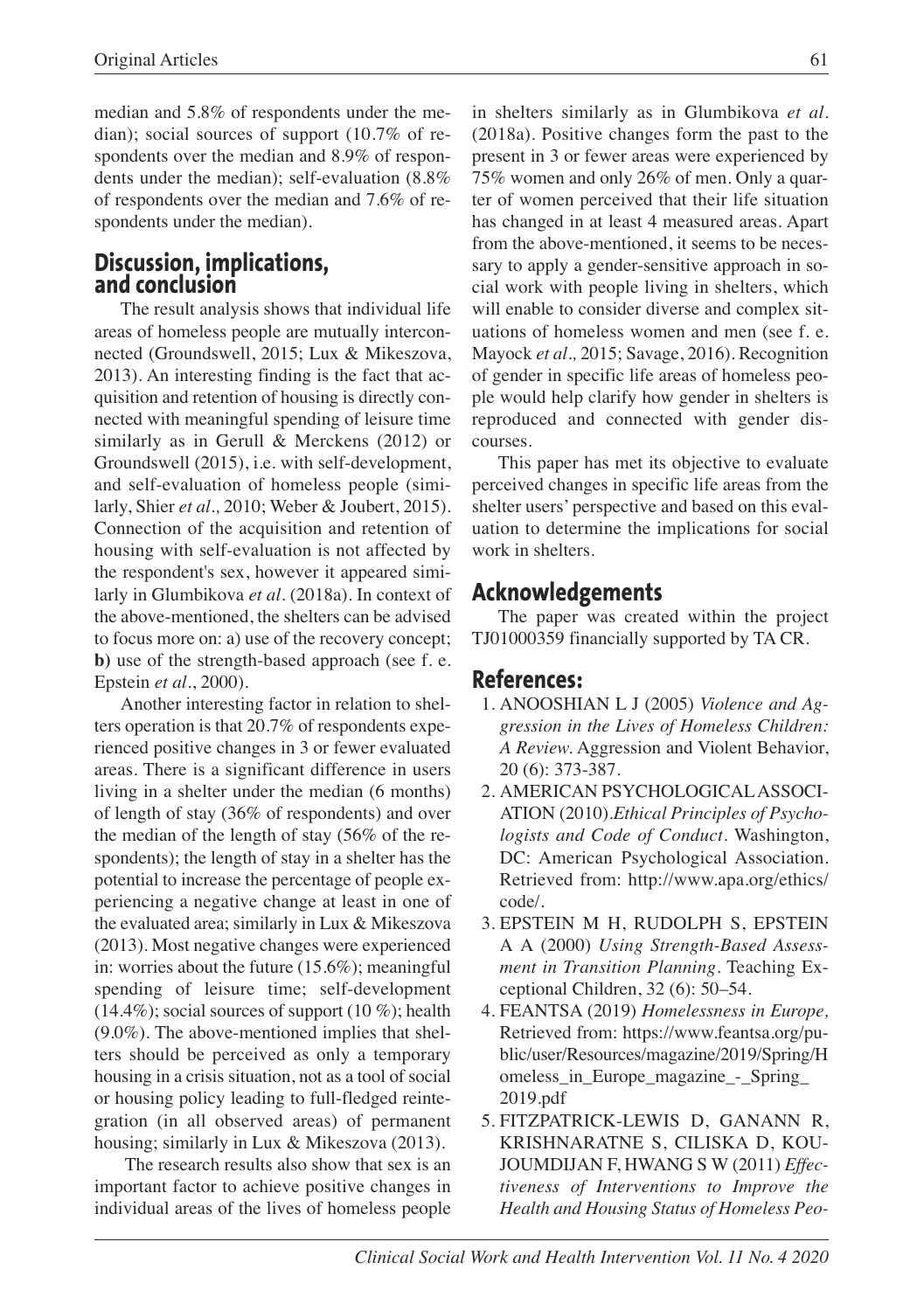*ple: A Rapid Systematic Review.* BMC Public Health, 11 (638): 1–14.

- 6. FOSTER K R, SPENCER D (2011) *At Risk of What? Possibilities over probabilities in the study of Young Lives*. Journal of Youth Studies, 14 (1): 125-143.
- 7. GARDNER F (2006) *Working with Human Service Organisations: Creating Connections for Practice*. Melbourne: Oxford University Press.
- 8. GERULL S, MERCKENS M (2012) *Success Criteria in Helping People with Special Social Difficulties*. Folgestudie: Aktenanalyse und Diskussion der Gesamtergebnisse. Uckerland.
- 9. GLUMBIKOVA K, GOJOVAA, GRUNDE-LOVA B (2018a) *Critical Reflection of the Reintegration Process Through the Lens of Gender Oppression: The Case of Social Work with Mothers in Shelters.* European Journal of Social Work, 21: 1369-1457.
- 10. GLUMBIKOVA K (2017) *Reintegration of Single Mothers from Shelters into Permanent Forms of Housing*. Ostravská univerzita v Ostravě: Unpublished final work.
- 11. GROUNDSWELL (2015) *The Escape Plan. A Participatory Research Study*. Retrieved from: http://www.groundswell.org.uk/The\_ Escape\_Plan\_Report.pdf
- 12. HENWOOD B F, DEREJKO K S, COU-TURE J, PADGETT D K (2015) *Maslow and Mental Health Recovery: A Comparative Study of Homeless Programs for Adults with Serious Mental Illness.* Adm Policy Ment Health, 42 (2): 220–228.
- 13. KUCHAROVA V, JANUROVA K (2016) *Size and Structure of Homeless People and Persons Excluded from Housing*. Prague: VUPSV.
- 14. LAPORTE A, LE MENER E, CHAUVIN P (2010) *Menthal health and Addictions of People without home*. Les Travaux de l'Observatoire. Retrived from: https://www.researchgate.net/publication/255180126\_La\_sante\_m entale\_et\_les\_addictions\_des\_personnes\_san s\_logement\_personnel\_Quelques\_eclairages\_issus\_d'une\_enquete\_de\_prevalence\_en \_Ile-de-France
- 15. LAUD P (2018) *Ratesci: Confidence Intervals for Comparisons of Binomial or Poisson Rates.* R package version 0.3-0. Retrived

from: https://CRAN.R-project.org/package= ratesci

- 16. LENS W, PAIXAO M P, HERRERA D (2009) *Instrumental Motivation Is Extrinsic Motivation: So What?* Psychologica, 50: 21– 40.
- 17. LUO Y, MCGRANT C (2006) *Oral Health Status of Homeless People in Hong Kong*. Special Care in Dentistry, 26 (4): 150–154.
- 18. LUX M, MIKESZOVA M (2013) *Factors of Successful Reintegration of Homeless People and Tools of Housing Policy for Resolving Homelessness in the Czech Republic*. Czech Sociological Review, 49*:* 29–52.
- 19. MAYOCK P, PARKER S, SHERIDAN S (2015) *It's Just Like We're Going Around in Circles and Going Back to Do the Same Thing…', The Dynamics of Women's Unresolved Homelessness.* Housing Studies, 30 (6): 877-900.
- 20. MAYOCK P, CORR M R, O´SULLIVAN E (2011) *Homeless Young People, Families and Change: Family Support as a Facilitator to Exiting Homelessness.* Child and Familly Social work, 16 (4): 391–401.
- 21. MIETTINEN O S, NURMINEN M (1985). *Comparative analysis of two rates.* Statistics in Medicine, 4: 213–226.
- 22. MOLSA (2015) *Social Housing Concept of Czech Republic 2015-2025.* Retrived from: https://www.mpsv.cz/files/clanky/27267/Koncepce\_socialniho\_bydleni\_CR\_2015-2025.pdf
- 23. MOLSA (2013) *Concept of Preventing and Tackling Homelessness Issues in the Czech Republic until 2020.* Retrieved from: https:// www.mpsv.cz/files/clanky/19647/brozura\_E N\_A5\_vnitrek\_tisk.pdf
- 24. NEALE J, STEVENSON C (2015) *Social and Recovery Capital among Homeless Hostel Residents Who Use Drugs and Alcohol.* International Journal of Drug Policy, 26: 475–483.
- 25. PATTERSON A, TWEED R (2009) *Escaping Homelessness: Anticipated and Perceived Facilitators.* Journal of Community Psychology, 37 (7): 846–858.
- 26. R CORE TEAM (2018) *R: A Language and Environment for Statistical Computing.* R Foundation for Statistical Computing, Vienna, Austria. Retrieved from: https://www. R-project.org/.

*Clinical Social Work and Health Intervention Vol. 11 No. 4 2020*